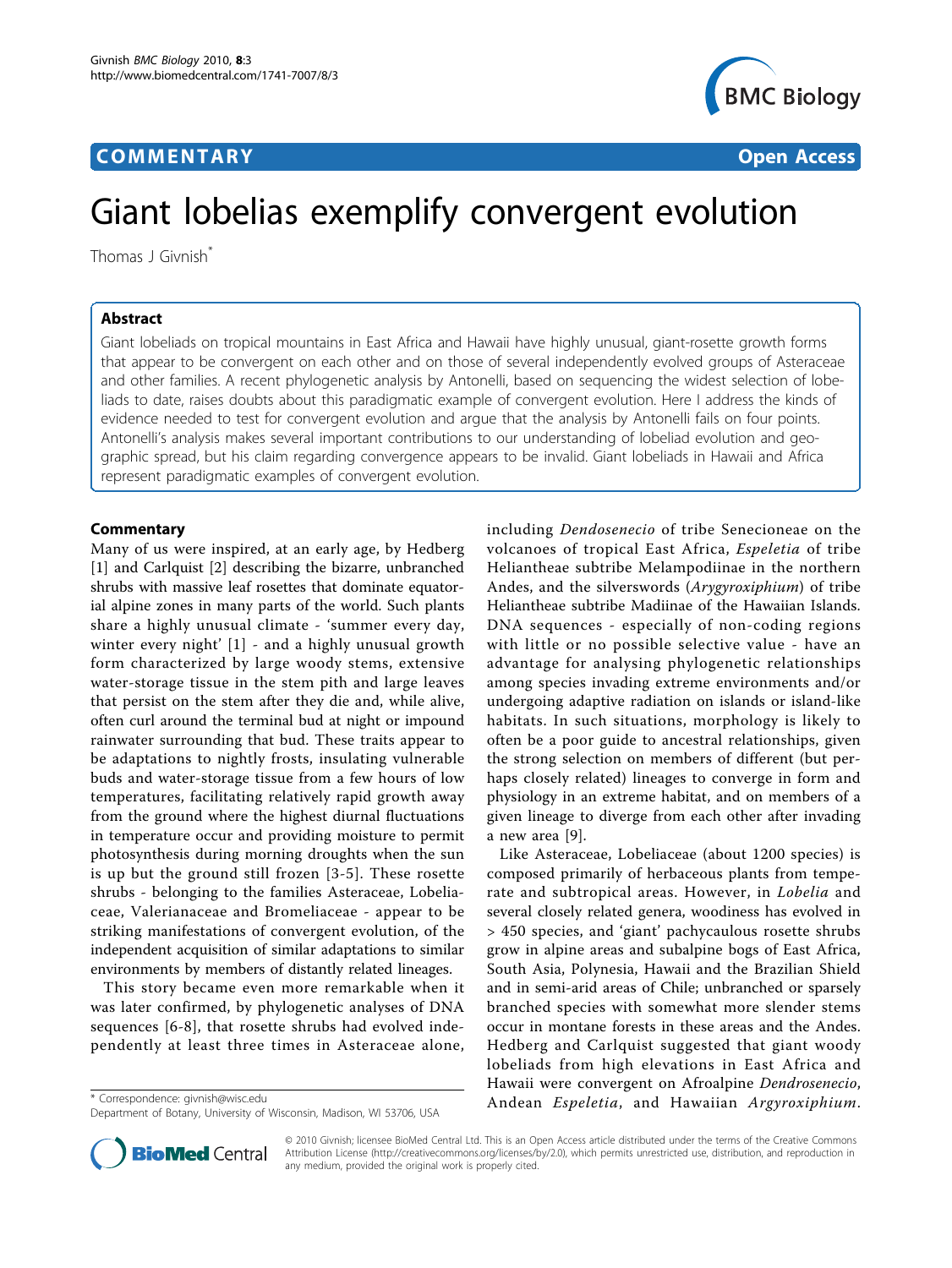Carlquist [\[10,11](#page-3-0)] argued that these giant rosettes and related woody species in both areas evolved ultimately from herbaceous ancestors, while Mabberley [[12](#page-3-0),[13](#page-3-0)] instead argued that the pachycaul habit was primitive, with giant rosette shrubs and allied woody species with more slender stems forming a single worldwide lineage, with high-elevation species being derived from less specialized forms at mid elevations and with herbaceous Lobelia being derived independently from different woody sublineages. To complicate matters further, several botanists had proposed that the endemic Hawaiian lobeliads were not all closely related to each other but, instead, represented the product of up to five long-distance dispersal events (see review by Givnish et al. [[14\]](#page-3-0)).

Over the past 16 years, several groups have attempted to use molecular data to analyse relationships and patterns of adaptive evolution and geographic diversification among giant woody lobeliads and allied species. Knox et al. [[15](#page-3-0)] used plastid DNA restriction-site data to show that woody tetraploid species of Lobelia and related genera from East Africa, Hawaii, Polynesia, the Bonin Islands, South Asia and Chile formed a clade and that they were derived from herbaceous ancestors. Knox and Palmer [[16\]](#page-3-0) used plastid DNA sequences to show that the giant and woody species of Lobelia from East Africa formed a clade, with the exception of a few Brazilian species derived via trans-Atlantic dispersal. Their phylogeny implied that the most specialized, giantrosette shrubs of the Afroalpine zone (for example, Lobeliaceae deckenii, L. rhynchopetalum, L. telekii, L. wollastonii) evolved from ancestral, unbranched mid-elevation species with more slender stems, similar to present-day L. giberroa - supporting one of Mabberley's proposals. Givnish et al. [[14](#page-3-0)] used plastid sequence data to show that the Hawaiian woody lobeliads are monophyletic; that they colonized the Hawaiian archipelago 13.0 to 13.6 million years ago, based on independent calibrations based on the ages of islands to which present-day species are restricted or the ages of fossil Asterales; that the giant species of Lobelia sect. Galeatella of subalpine bogs and grasslands are apparently derived from mid-elevation ancestors with more slender stems, similar to those of present-day Clermontia, Cyanea and Delissea; and that their closest relatives are the woody lobeliads of East Africa, Polynesia/Bonin Islands and South Asia.

Antonelli [[17\]](#page-3-0) has now addressed several of these same questions - and, most notably, the question of whether giant woody lobeliads are the product of convergent evolution or are instead all closely related - in a new phylogenetic study based on the most comprehensive set of lobeliads sequenced to date (101 spp.). This investigation has much to recommend it. First, it

documents an 'Out of Africa' scenario for the origin of Lobeliaceae, based on the large number of small annual herbs native to Africa that form a grade just above the basal node of the family. Second, it confirms the hypothesis advanced by Knox et al. [[15\]](#page-3-0) that woody lobeliads evolved from herbaceous ancestors. Third, it confirms and extends findings by Knox, Givnish and their colleagues that lobeliads have repeatedly dispersed across the Atlantic and Pacific Oceans, with the new data supporting additional movements to the Neotropics, various parts of Oceania and southeast Asia. The production of thousands of dust-like, wind-dispersed, seeds by most lobeliads doubtless accounts for most of these long-distance dispersal events. Calibration of Antonelli's molecular phylogeny against fossils and various geologic milestones to form a timeline of lobeliad evolution (see also [\[14](#page-3-0)]) excludes continental drift as a possible explanation for these disjunctions. Fourth, based on an excellent sampling of genera and geographic regions occupied, Antonelli provides the first nearly complete view of geographic diversification across the family. A major finding is the SCBL clade (Siphocampylus, Centropogon, Burmeistera, Lysipomia), which comprises half the family and is endemic to the Neotropics. This clade is especially diverse in the northern Andes, which has undergone massive uplift over the past 10-20 million years and may, in so doing, have driven high rates of speciation in several other plant groups (for example, Espeletia, Fuchsia, Bromeliaceae: Tillandsioideae, Rubiaceae) [[18-22](#page-3-0)]. The SCBL clade is embedded in a broader New World clade, including taxa from North America, the Caribbean, Central America and temperate Chile, as well as a few taxa representing long-distance dispersal events to the Pacific and Asia. This New World clade is sister to the clade consisting of the Old World woody lobeliads; strong support for the latter confirms the clade sister to and including L. nicotianifolia found by Givnish et al. [[14](#page-3-0)]. Further investigation of the New World clade should pay rich dividends, given its extraordinary diversity of growth forms and geographic distributions, and what appear to be independent origins of the woody habit in the Caribbean (for example, L. portorescensis, L. vivaldii), temperate Chile (for example, L. polyphylla), and the montane Neotropics (for example, Burmeistera, Centropogon).

Finally, and surprisingly, Antonelli uses his phylogeny to argue that the giant woody lobeliads of Hawaii and East Africa are not examples of convergent evolution. This is, to me, a baffling claim - and yet one that Antonelli clearly feels is vitally important, given that 'testing' this claim forms the frame for his entire paper. This claim, I will now show, cannot be supported by the data and rationale provided.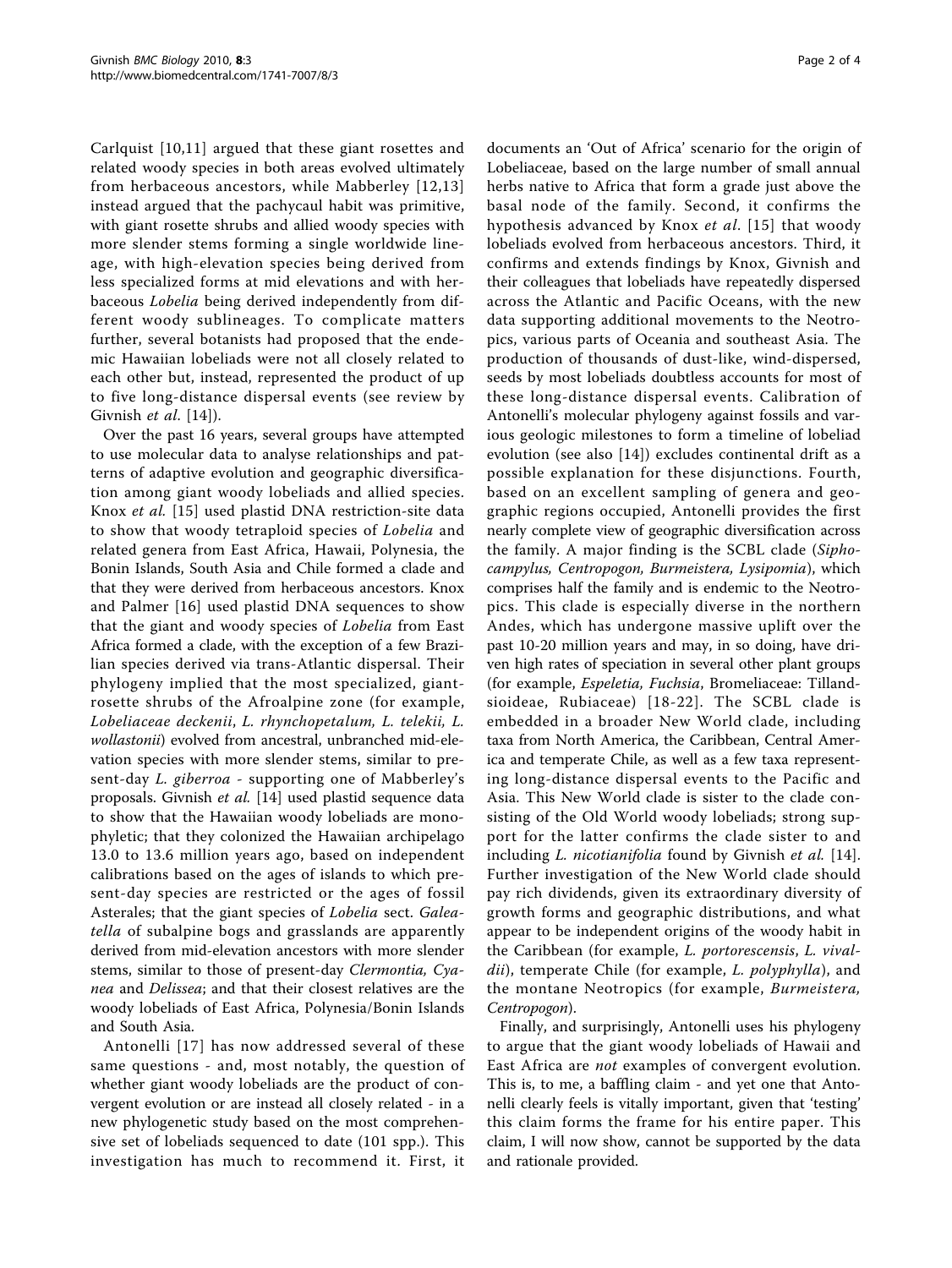There are four fundamental flaws in Antonelli's claim. First, his definition of convergence for giant lobeliads is overly restrictive and sets up a straw man:

'These results confidently show that lobelioid species commonly called "giant" are very closely related and have not developed their giant form from herbaceous ancestors independently...According to some early authors [Hedberg, Fries & Fries, Mabberley], convergence from herbaceous plants into tall treelets would have occurred independently in different mountain systems in response to similar tropical alpine climates consisting of nightly frosts and rapid temperature fluctuations.'

Why restrict convergence on the giant habit to those cases in which herbs were the immediate ancestors? Would convergence on that highly distinctive growth form be any less convergence if the ancestral form were not herbaceous, but some other life form instead? Obviously, no. One of the 'early' authors whom Antonelli cites is Mabberley [[12\]](#page-3-0). Not only does Mabberley not speak of an herbaceous ancestor, he outlines a hypothesis in which the ancestral taxa from which giant forms adapted to high elevations in the tropics are derived from less specialized woody species; in which herbaceous species occasionally evolve from woody species; and, most importantly, in which all African, Hawaiian and South Asian woody lobeliads are considered part of Lobelia section Rhychopetalum. More broadly, almost all authors positing specific ancestors for the Hawaiian lobeliads named only woody species (see [\[14](#page-3-0)]). In sum, Antonelli's artful restriction of convergence on the giant growth form to only those cases with different herbaceous ancestors is overly restrictive and logically unnecessary, and does not correspond to the historical use of the idea by most authors, including those actively working on the African and Hawaiian lobeliads today (see [\[14-16](#page-3-0)]). Antonelli, in using this inappropriate definition, also chose to ignore the conclusions of Mabberley, who had - in the absence of molecular data pointed to the independent origins of giant lobeliads in Africa and Hawaii from closely related woody progenitors.

Second, Antonelli's phylogeny lacks sufficient resolution to evaluate whether giant species from Hawaii and Africa (or elsewhere) form a clade or not. While he found that woody species from Africa, South Asia, Polynesia, and the Bonin and Hawaiian Islands form a clade - consistent with findings by Givnish et al. [[14\]](#page-3-0) and Knox et al. [\[15\]](#page-3-0) - Antonelli's phylogeny has a seven-way polytomy that prevents assessment of relationships among the different geographic groups and, for the African and Hawaiian taxa, of relationships within such

groups. Claiming that the African and Hawaiian giant lobeliads are not convergent simply because they 'all derive from a single ancestor' is meaningless. All monocots share a single ancestor. However, does this mean that more than 20 apparent origins of fleshy fruits and of net venation [[23\]](#page-3-0) are not, in fact, independent? No. Among such origins are intercalated many groups with the capsular fruits and parallel venation ancestral to monocots, allowing the inference that monophyletic groups characterized by fleshy fruits or net venation represent independent origins. So, too, with woody lobeliads - only a minority of species have the giant growth form adapted to tropical alpine conditions, and detailed analyses of phylogenetic relationships within the Hawaiian taxa show that they are restricted to Lobelia sect. Galeatella and are embedded deep inside the Hawaiian clade, with non-giant woody species forming the remainder of that clade [[14](#page-3-0)]. Similarly, in East Africa the alpine lobelias with the most extreme giant-rosette growth-forms are embedded in a broader group containing less extreme forms [[16](#page-3-0)]. There is no doubt, given the description of the giant growth form by Antonelli, the specific species illustrated, and the thermal adaptive values he ascribes to the growth form, that he meant to restrict the usage of 'giant' to alpine and subalpine giant rosettes and not apply it more broadly to species with

Third, it is misleading for Antonelli - in reconstructing ancestral character-states - to have overlaid all growth forms on the phylogeny *except* the very giantrosette growth form whose independent origin(s) nominally are being assessed. Reconstruction of a nanophanerophyte (tree or treelet < 3 m tall) as the ancestor of the N4 clade says nothing about the distribution of origin(s) of the giant-rosette form within that clade. Overlaying the giant-rosette growth-form and reconstructing its ancestral occurrence is vital for any evaluation of evolutionary convergence.

more slender stems, found in forests at lower elevations.

Finally, in assessing the possibility of evolutionary convergence or stasis - of whether a particular trait has evolved independently in different lineages under similar ecological conditions, been maintained under such conditions and/or lost upon invasion of different conditions - it is equally vital to overlay such conditions on a phylogeny and reconstruct their ancestral states. This was not done by Antonelli, but should be considered best practice. Indeed, where possible, a formal analysis of correlated evolution of growth forms and environments should be conducted (for example, see [[23\]](#page-3-0)). Givnish et al. [[14](#page-3-0)] showed that the ancestral environments of the giant species of Lobelia sect. Galeatella were alpine and subalpine bogs in Hawaii.

Thus, while Antonelli [[17\]](#page-3-0) has made fundamental contributions to our understanding of lobeliad evolution, I